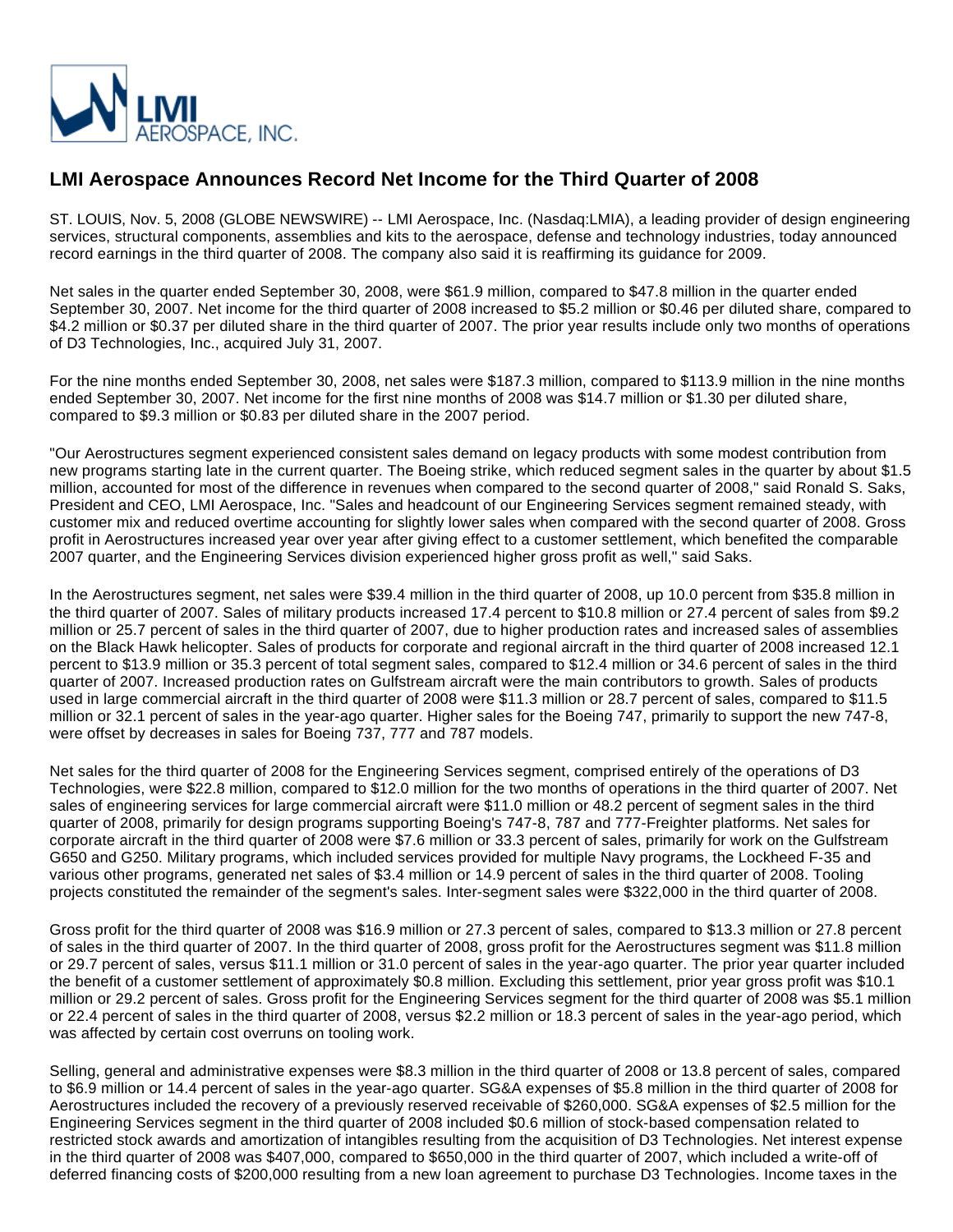third quarter of 2008 were \$3.0 million, compared to \$2.1 million in the year-ago quarter. The effective tax rate in the third quarter of 2008 was 36.5 percent, compared to 33.1 percent in the year-ago quarter. The 2008 rates were negatively impacted by a higher state income tax rate.

The backlog at September 30, 2008, was \$210 million, up from approximately \$143 million at September 30, 2007.

The company generated free cash flow of \$3.6 million in the nine months ended September 30, 2008, despite inventory growth required to support new assembly work. For the balance of 2008, LMI has temporarily reduced output goals in response to the strike at Boeing but will build additional inventories in the fourth quarter in order to level production. As customer schedules normalize in early 2009, the company plans to reduce inventories to mid-2008 levels.

LMI also announced it was withdrawing its 2008 guidance because of uncertainty in demand caused by the recently settled Boeing strike. After Boeing and its Tier 1's release information about plans to resume production, and more information is available regarding negotiations between Boeing and its engineers, LMI will provide additional insight into guidance for the fourth quarter of 2008. This update to guidance is expected to be available by the first week of December 2008. LMI also said it reaffirmed its 2009 guidance, which was described in a September 3, 2008, news release.

"After discussions with several customers, we expect our major programs, including new winglet work on the Boeing 767 and other large commercial transport, military and Gulfstream products, to maintain or increase existing production rates through 2009. New programs which commenced with tooling and engineering work in 2008 continue to be supported by our customers and significant engineering, and build opportunities with new and existing customers are being offered. We continue to study acquisitions and green-field investments in composites manufacturing and engineering in order to offer new products to our customers," Saks said.

LMI Aerospace, Inc., which celebrates its 60th anniversary in 2008, is a leading provider of design engineering services, structural components, assemblies and kits to the aerospace, defense and technology industries. Through its Aerostructures segment, the company fabricates machines, finishes and integrates formed, close-tolerance aluminum and specialty alloy components and sheet-metal products, primarily for large commercial, corporate and military aircraft. It manufactures more than 30,000 products for integration into a variety of aircraft platforms manufactured by leading original equipment manufacturers and Tier 1 aerospace suppliers. Through its Engineering Services segment, operated by its D3 Technologies subsidiary, the company provides a complete range of design, engineering and program management services, supporting aircraft lifecycles from conceptual design, analysis and certification through production support, fleet support and service-life extensions.

The LMI Aerospace, Inc. logo is available at <http://www.globenewswire.com/newsroom/prs/?pkgid=4971>

This news release includes forward-looking statements related to LMI Aerospace, Inc.'s, outlook for 2008, which are based on current management expectations. Such forward-looking statements are subject to various risks and uncertainties, many of which are beyond the control of LMI Aerospace, Inc. Actual results could differ materially from the forward-looking statements as a result of, among other things, the factors detailed from time to time in LMI Aerospace, Inc.'s filings with the Securities and Exchange Commission. Please refer to the Risk Factors contained in the company's Annual Report on Form 10-K for the year ended December 31, 2007, and any risk factor set forth in our other subsequent filings with the Securities and Exchange Commission.

 LMI Aerospace, Inc. Condensed Consolidated Balance Sheets (Amounts in thousands, except share and per share data) (Unaudited) Sept. 31, Dec. 31,  $2008$  2007 --------------------- Assets Current assets:

| $\ldots$                                    |     |        |        |
|---------------------------------------------|-----|--------|--------|
| Cash and cash equivalents                   | S – | 222 S  | 82     |
| Trade accounts receivable, net of allowance |     |        |        |
| of \$233 at September 30, 2008 and \$292 at |     |        |        |
| December 31, 2007                           |     | 29,674 | 29.588 |
| Inventories, net                            |     | 53,231 | 40,940 |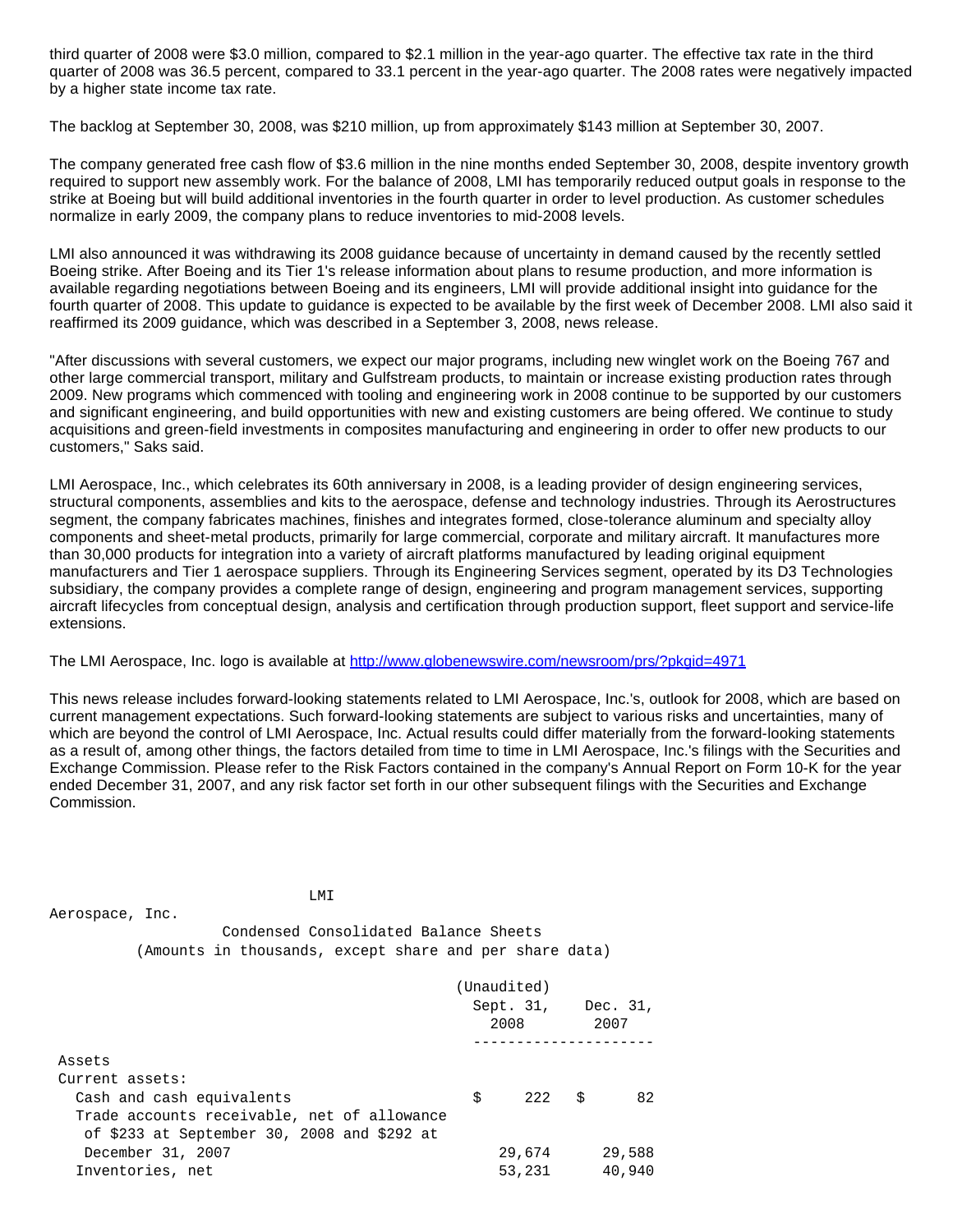|                                                                              | =====================           |                                                |  |  |  |
|------------------------------------------------------------------------------|---------------------------------|------------------------------------------------|--|--|--|
| Total liabilities and stockholders'<br>equity        \$ 178,979   \$ 166,118 |                                 |                                                |  |  |  |
| Total stockholders' equity                                                   | . _ _ _ _ _ _ _ _ _ _ _ _ _ _ _ | 121,333 104,827<br>---------------             |  |  |  |
| Retained earnings                                                            |                                 | 53,849 39,177                                  |  |  |  |
| December 31, 2007                                                            | (1, 730)                        | (1, 830)                                       |  |  |  |
| September 30, 2008 and 385,688 shares at                                     |                                 |                                                |  |  |  |
| Treasury stock, at cost, 364,588 shares at                                   |                                 |                                                |  |  |  |
| Additional paid-in capital                                                   |                                 | 68,976 67,244                                  |  |  |  |
| both periods                                                                 |                                 |                                                |  |  |  |
| authorized 2,000,000 shares; none issued in                                  |                                 |                                                |  |  |  |
| respectively<br>Preferred stock, \$.02 par value per share;                  | 238                             | 236                                            |  |  |  |
| September 30, 2008 and December 31, 2007,                                    |                                 |                                                |  |  |  |
| 11,885,028 shares and 11,820,057 shares at                                   |                                 |                                                |  |  |  |
| shares; issued                                                               |                                 |                                                |  |  |  |
| authorized 28,000,000                                                        |                                 |                                                |  |  |  |
| Common stock, \$.02 par value per share;                                     |                                 |                                                |  |  |  |
|                                                                              |                                 |                                                |  |  |  |
| Stockholders' equity:                                                        |                                 |                                                |  |  |  |
|                                                                              |                                 |                                                |  |  |  |
| Total long-term liabilities                                                  |                                 | 36, 182 39, 605                                |  |  |  |
| Deferred income taxes                                                        |                                 | 6,810 6,810                                    |  |  |  |
| less current installments                                                    |                                 | 25,774 29,022                                  |  |  |  |
| Long-term debt and capital lease obligations,                                |                                 |                                                |  |  |  |
| Long-term deferred gain on sale of real estate 3,598 3,773                   |                                 |                                                |  |  |  |
|                                                                              |                                 |                                                |  |  |  |
| Total current liabilities                                                    |                                 | 21,464 21,686                                  |  |  |  |
| capital lease obligations                                                    |                                 | 554 775                                        |  |  |  |
| Current installments of long-term debt and                                   |                                 |                                                |  |  |  |
| real estate                                                                  | 233                             | 233                                            |  |  |  |
| Short-term deferred gain on sale of                                          |                                 |                                                |  |  |  |
| 11,574 9,997                                                                 |                                 |                                                |  |  |  |
| Accrued expenses                                                             |                                 |                                                |  |  |  |
| Accounts payable                                                             |                                 | $$9,103$ $$10,681$                             |  |  |  |
| Liabilities and stockholders' equity<br>Current liabilities:                 |                                 |                                                |  |  |  |
|                                                                              |                                 |                                                |  |  |  |
| Total assets                                                                 |                                 | $$178,979$ $$166,118$<br>===================== |  |  |  |
|                                                                              |                                 | ---------------                                |  |  |  |
| Other assets                                                                 |                                 | 1,257 1,429                                    |  |  |  |
| Customer intangible assets, net                                              |                                 | 18,349 19,428                                  |  |  |  |
| Goodwill                                                                     | 48,561                          | 48,670                                         |  |  |  |
| Property, plant and equipment, net                                           |                                 | 21,944 19,733                                  |  |  |  |
| Total current assets                                                         |                                 | 88,868 76,858                                  |  |  |  |
|                                                                              |                                 |                                                |  |  |  |
| Income taxes receivable                                                      |                                 | 297 630                                        |  |  |  |
| Deferred income taxes<br>3,236<br>3,483                                      |                                 |                                                |  |  |  |
| Prepaid expenses and other current assets                                    |                                 | 2,208 2,135                                    |  |  |  |
|                                                                              |                                 |                                                |  |  |  |

 LMI Aerospace, Inc. Condensed Consolidated Statements of Operations (Amounts in thousands, except share and per share data) (Unaudited)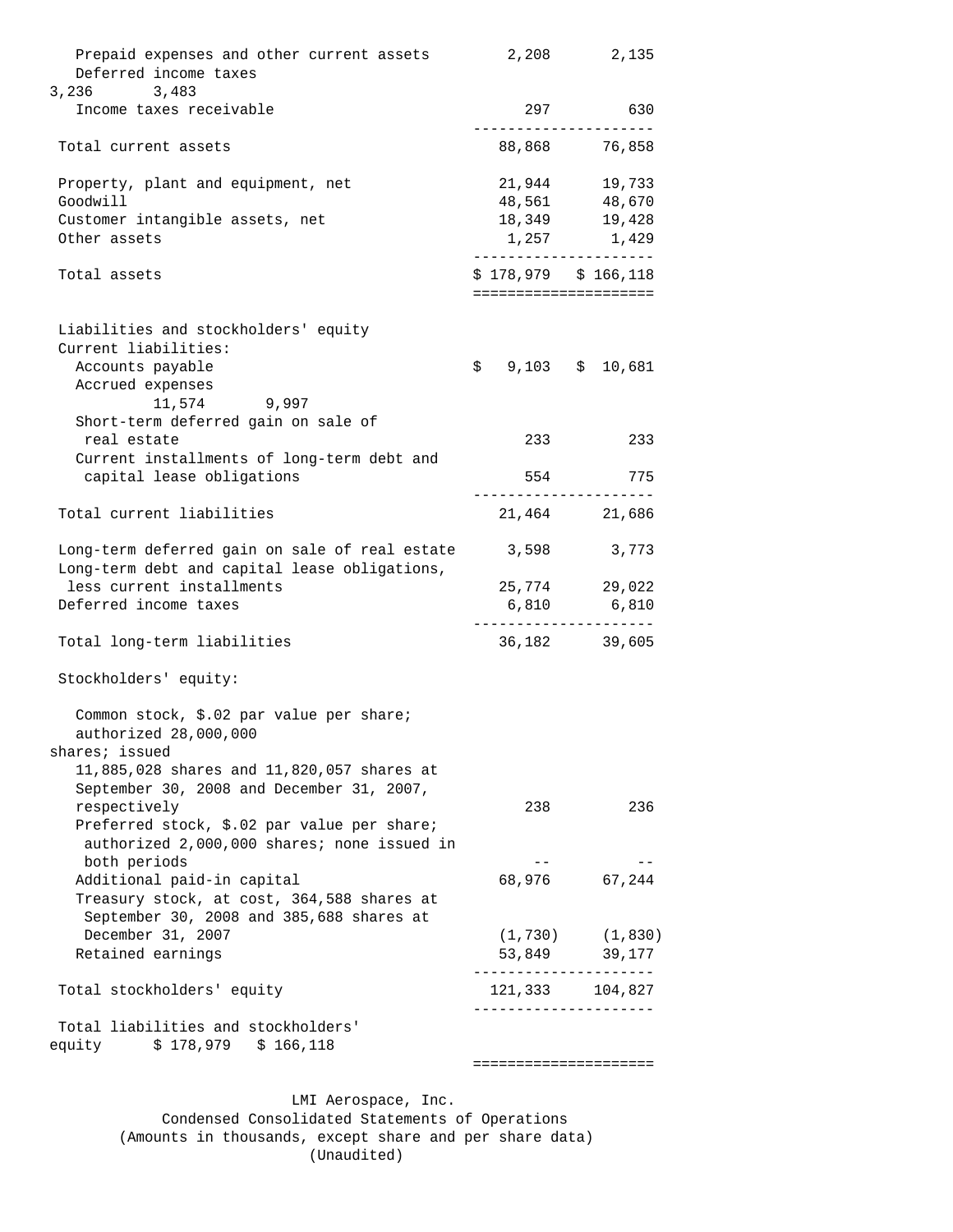| Net sales<br>Cost of sales<br>Gross profit                     | $$61,941$ \$47,795 \$187,262 \$113,906 | September 30, | September 30,<br>$2008$ 2007 2008                      | 2007 |
|----------------------------------------------------------------|----------------------------------------|---------------|--------------------------------------------------------|------|
|                                                                |                                        |               |                                                        |      |
|                                                                |                                        |               |                                                        |      |
|                                                                |                                        |               | 45,058 34,494 138,085 83,117                           |      |
|                                                                |                                        |               | 16,883 13,301 49,177 30,789                            |      |
| Selling, general<br>and                                        |                                        |               |                                                        |      |
| administrative                                                 |                                        |               |                                                        |      |
| expenses                                                       |                                        |               | 8,329 6,396 24,714 16,338<br>_________________________ |      |
| Income from operations 8,554 6,905 24,463 14,451               |                                        |               |                                                        |      |
| Other income (expense):<br>Interest income                     |                                        |               |                                                        |      |
| (expense), net (407) (650) (1,366) (258)<br>Other, net         | 3                                      | (2)           | $(5)$ $(25)$                                           |      |
|                                                                |                                        |               |                                                        |      |
| Income before income                                           |                                        |               |                                                        |      |
| taxes                                                          |                                        |               | 8,150 6,253 23,092 14,168                              |      |
| Provision for income                                           |                                        |               |                                                        |      |
| taxes                                                          |                                        |               | 2,970 2,068 8,409 4,851                                |      |
| Net income                                                     |                                        |               | $$5,180$ \$ 4,185 \$ 14,683 \$ 9,317                   |      |
| Amounts per common<br>share:<br>Net income per common<br>share |                                        |               | $$0.46 \t$ 0.38 \t$ 1.31 \t$ 0.84$                     |      |
| Net income per common                                          |                                        |               |                                                        |      |
| share assuming                                                 |                                        |               |                                                        |      |
| dilution                                                       |                                        |               | $\sin 0.46$ \$ 0.37 \$ 1.30 \$                         | 0.83 |
| Weighted average<br>common shares                              |                                        |               |                                                        |      |
| outstanding                                                    |                                        |               | 11, 196, 861 11, 157, 959 11, 227, 970 11, 155, 041    |      |
|                                                                |                                        |               |                                                        |      |
| Weighted average<br>dilutive common shares                     |                                        |               |                                                        |      |
| outstanding                                                    |                                        |               | 11, 326, 771 11, 291, 108 11, 350, 022 11, 279, 643    |      |
|                                                                | LMI Aerospace, Inc.                    |               |                                                        |      |
| Condensed Consolidated Statements of Cash Flows                |                                        |               |                                                        |      |
| (Amounts in thousands, except share and per                    |                                        |               |                                                        |      |

 (Unaudited) Nine Months Ended September 30, 2008 2007 -------- --------